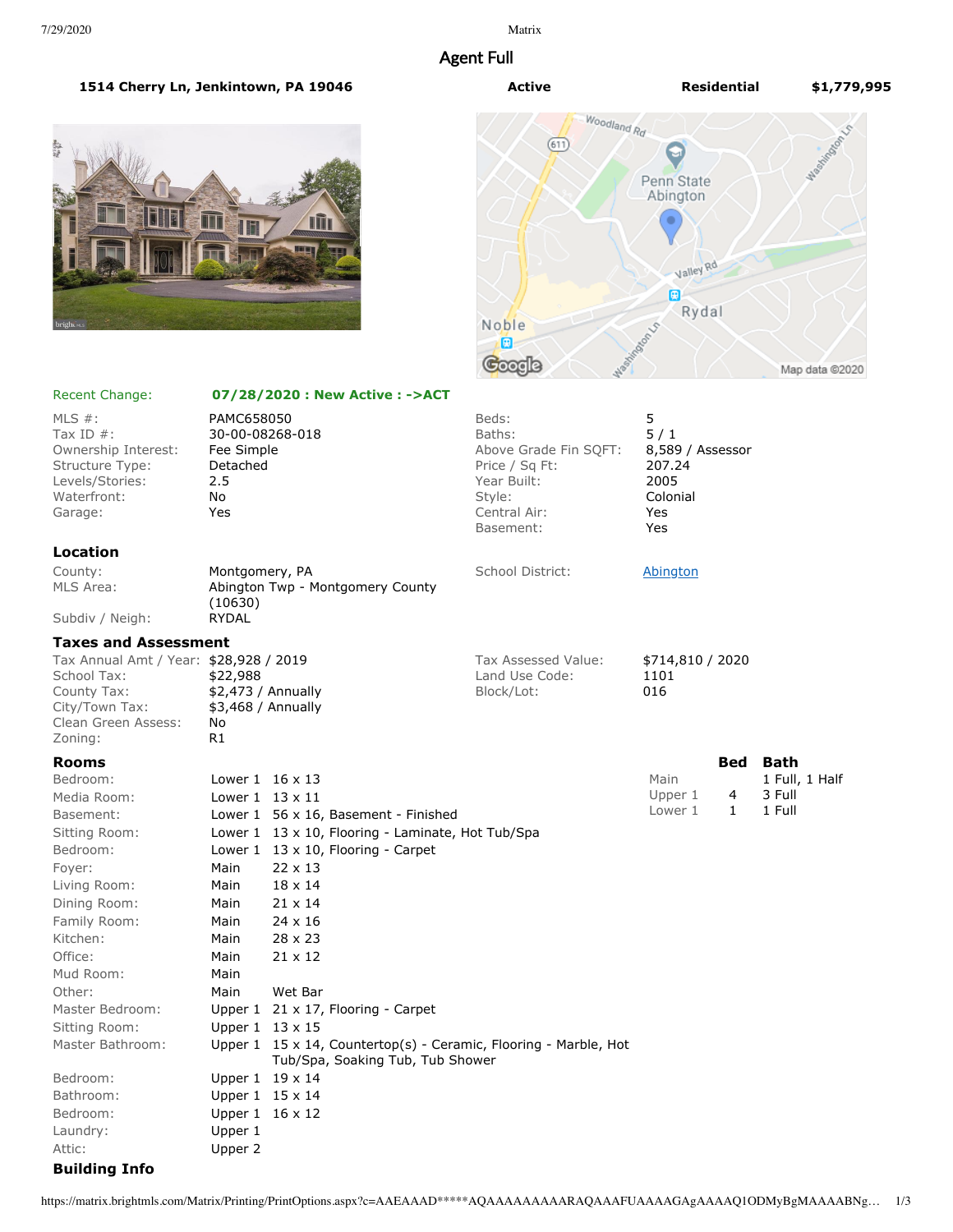| 7/29/2020                                                                                                             |                                                                                                                                                                                                                                                                                                                                                                                                                                                                                                                                                                                                                                                                                                                                                                                                                                                                                                                                                                                                                                                                                                                                                                                                                                                                                                                                                                                                                                                                                                                                                                                                                                                                                                                                                                                                                                                                                                                                                                                                                                                                                                                                                                                                                                                                                                                                                                                                                                                                                                                                                                                                                                                                                                                                                                                                                                                                                                                                                                                                                                                                                                                                                                                           |        | Matrix         |                                |                                                                                                            |  |  |
|-----------------------------------------------------------------------------------------------------------------------|-------------------------------------------------------------------------------------------------------------------------------------------------------------------------------------------------------------------------------------------------------------------------------------------------------------------------------------------------------------------------------------------------------------------------------------------------------------------------------------------------------------------------------------------------------------------------------------------------------------------------------------------------------------------------------------------------------------------------------------------------------------------------------------------------------------------------------------------------------------------------------------------------------------------------------------------------------------------------------------------------------------------------------------------------------------------------------------------------------------------------------------------------------------------------------------------------------------------------------------------------------------------------------------------------------------------------------------------------------------------------------------------------------------------------------------------------------------------------------------------------------------------------------------------------------------------------------------------------------------------------------------------------------------------------------------------------------------------------------------------------------------------------------------------------------------------------------------------------------------------------------------------------------------------------------------------------------------------------------------------------------------------------------------------------------------------------------------------------------------------------------------------------------------------------------------------------------------------------------------------------------------------------------------------------------------------------------------------------------------------------------------------------------------------------------------------------------------------------------------------------------------------------------------------------------------------------------------------------------------------------------------------------------------------------------------------------------------------------------------------------------------------------------------------------------------------------------------------------------------------------------------------------------------------------------------------------------------------------------------------------------------------------------------------------------------------------------------------------------------------------------------------------------------------------------------------|--------|----------------|--------------------------------|------------------------------------------------------------------------------------------------------------|--|--|
| Above Grade Fin SQFT: 8,589 / Assessor<br>Below Grade Fin SQFT: 2,498 / Assessor<br><b>Total Below Grade</b><br>SQFT: | 2,498 / Assessor                                                                                                                                                                                                                                                                                                                                                                                                                                                                                                                                                                                                                                                                                                                                                                                                                                                                                                                                                                                                                                                                                                                                                                                                                                                                                                                                                                                                                                                                                                                                                                                                                                                                                                                                                                                                                                                                                                                                                                                                                                                                                                                                                                                                                                                                                                                                                                                                                                                                                                                                                                                                                                                                                                                                                                                                                                                                                                                                                                                                                                                                                                                                                                          |        |                | <b>Construction Materials:</b> | Stucco                                                                                                     |  |  |
| Total Fin SQFT:<br>Tax Total Fin SQFT:<br>Total SQFT:<br><b>Basement Type:</b>                                        | 11,087 / Assessor<br>11,087<br>11,087 / Assessor<br>Full                                                                                                                                                                                                                                                                                                                                                                                                                                                                                                                                                                                                                                                                                                                                                                                                                                                                                                                                                                                                                                                                                                                                                                                                                                                                                                                                                                                                                                                                                                                                                                                                                                                                                                                                                                                                                                                                                                                                                                                                                                                                                                                                                                                                                                                                                                                                                                                                                                                                                                                                                                                                                                                                                                                                                                                                                                                                                                                                                                                                                                                                                                                                  |        |                |                                |                                                                                                            |  |  |
| Lot<br>Lot Acres / SQFT:                                                                                              | 1.27a / 55,167sf / Assessor                                                                                                                                                                                                                                                                                                                                                                                                                                                                                                                                                                                                                                                                                                                                                                                                                                                                                                                                                                                                                                                                                                                                                                                                                                                                                                                                                                                                                                                                                                                                                                                                                                                                                                                                                                                                                                                                                                                                                                                                                                                                                                                                                                                                                                                                                                                                                                                                                                                                                                                                                                                                                                                                                                                                                                                                                                                                                                                                                                                                                                                                                                                                                               |        |                | Lot Size Dimensions:           | 242.00 x 0.00                                                                                              |  |  |
| <b>Parking</b><br>Attached Garage - # of Spaces<br><b>Total Parking Spaces</b>                                        |                                                                                                                                                                                                                                                                                                                                                                                                                                                                                                                                                                                                                                                                                                                                                                                                                                                                                                                                                                                                                                                                                                                                                                                                                                                                                                                                                                                                                                                                                                                                                                                                                                                                                                                                                                                                                                                                                                                                                                                                                                                                                                                                                                                                                                                                                                                                                                                                                                                                                                                                                                                                                                                                                                                                                                                                                                                                                                                                                                                                                                                                                                                                                                                           | 4<br>4 | Features:      | Inside Access                  | Attached Garage, Driveway, Garage Door Opener,                                                             |  |  |
| <b>Interior Features</b><br><b>Interior Features:</b>                                                                 | 2 Fireplace(s), Accessibility Features: None, Upper Floor Laundry                                                                                                                                                                                                                                                                                                                                                                                                                                                                                                                                                                                                                                                                                                                                                                                                                                                                                                                                                                                                                                                                                                                                                                                                                                                                                                                                                                                                                                                                                                                                                                                                                                                                                                                                                                                                                                                                                                                                                                                                                                                                                                                                                                                                                                                                                                                                                                                                                                                                                                                                                                                                                                                                                                                                                                                                                                                                                                                                                                                                                                                                                                                         |        |                |                                |                                                                                                            |  |  |
| Utilities<br>Utilities:                                                                                               | Sewer: Public Sewer                                                                                                                                                                                                                                                                                                                                                                                                                                                                                                                                                                                                                                                                                                                                                                                                                                                                                                                                                                                                                                                                                                                                                                                                                                                                                                                                                                                                                                                                                                                                                                                                                                                                                                                                                                                                                                                                                                                                                                                                                                                                                                                                                                                                                                                                                                                                                                                                                                                                                                                                                                                                                                                                                                                                                                                                                                                                                                                                                                                                                                                                                                                                                                       |        |                |                                | Central A/C, Cooling Fuel: Electric, Heating: Forced Air, Heating Fuel: Natural Gas, Water Source: Public, |  |  |
| <b>Remarks</b><br>Agent:                                                                                              | All deposit check made payable to Keller Williams Realty. Buyer agent to attend all inspections. A PRE-<br>APPROVAL WILL BE REQUIRED, ALONG WITH ALL COVID ADDENDUMS FILLED OUT BY BUYERS AND<br>BUYERS AGENT IN ORDER TO RECEIVE ACCESS TO THE PROPERTY. THANK YOU IN ADVANCE FOR YOUR<br>COOPERATION.                                                                                                                                                                                                                                                                                                                                                                                                                                                                                                                                                                                                                                                                                                                                                                                                                                                                                                                                                                                                                                                                                                                                                                                                                                                                                                                                                                                                                                                                                                                                                                                                                                                                                                                                                                                                                                                                                                                                                                                                                                                                                                                                                                                                                                                                                                                                                                                                                                                                                                                                                                                                                                                                                                                                                                                                                                                                                   |        |                |                                |                                                                                                            |  |  |
| Public:                                                                                                               | 1514 Cherry Lane is an 5 bedroom, 5 full bathroom & 1 half bathroom Contemporary mansion that has a<br>charismatic blend of elegance and charm. Drive through two lighted stone pillars to a stone walkway leading<br>to the front door. The front door opens to a two story 20 ft. Foyer that sets the tone for this beautiful home<br>with tile floor, turned staircase, coat closet and glass door leading to a finished Basement. The home<br>features over-sized doors, high ceilings and arched doorways throughout. The spacious formal Dining Room<br>is perfect for hosting holiday meals with a tray ceiling, wainscoting and palladium window. The Living Room<br>has crown molding, a fireplace surrounded by tile and a wood mantel. The grand Family Room is a focal<br>point of the home with high ceilings, a fireplace surrounded by stone, ceiling fan, a wall of floor to ceiling<br>windows overlooking the private backyard and arched openings that look upon the gourmet Kitchen and Bar<br>Area. The Bar Area has a wet bar with granite counters, sink, wood cabinets, ice maker and refrigerator. The<br>beautiful eat-in Kitchen is any Cook~s dream featuring tile floor, a over-sized 2 level island with sink,<br>cabinets and seating area. The Kitchen also has a large pantry, custom built-in refrigerator, Wolf stove, pot<br>filler, gas cooking, tile backsplash, granite counters and a second staircase leading to the second level.<br>Completing this amazing space is a built-in desk with drawers, glass cabinets and granite countertop and a<br>glass door opening to a spacious deck spanning the rear of the home. The 2 level deck is a great space for<br>outside entertaining and cookouts. The outside oasis has trees lining the property creating a very private<br>atmosphere and the beautiful flowers and shrubbery create a great ambiance. The large Office has a tray<br>ceiling and a glass door leading to the rear deck. Completing the main level is a full Bath, Powder Room and<br>Mud Room with tile floor, storage bench and a second exit to the front of the home. The second level<br>features a Juliet Balcony overlooking the 2 story Family Room, double door linen closet and a door to the<br>unfinished attic. The spacious Master Bedroom is truly a show stopper with a double door entrance, tray<br>ceiling, ceiling fan, large Sitting Room, 2 walk-in closets, a sliding door opening to a balcony overlooking the<br>backyard, make-up area and a Master Bath. The updated Master Bath features a tile floor, Jacuzzi, 2 sinks,<br>water closet with bidet, vaulted ceiling, linen closet, coat closet and an over-sized stall shower with bench<br>and 2 shower heads. There are 3 additional nice sized Bedrooms, Laundry Room and 2 full Baths on this<br>level. The finished walkout lower level is perfect for entertaining. The space features a second family room<br>and a large wet bar. The bar area is surrounded by tile floors, a sink, cabinets and seating area. There is<br>also a Media Room, Hair Salon Room with hair sink, full Bath with tub, fifth Bedroom, storage areas, Bonus |        |                |                                |                                                                                                            |  |  |
| <b>Listing Office</b><br>Listing Agent:<br>Listing Agent Email:<br>Broker of Record:                                  | Keyon Whiting (3162964) (Lic# RS328281)<br>keyonwhiting@kw.com<br>Robert Roman (3159437)                                                                                                                                                                                                                                                                                                                                                                                                                                                                                                                                                                                                                                                                                                                                                                                                                                                                                                                                                                                                                                                                                                                                                                                                                                                                                                                                                                                                                                                                                                                                                                                                                                                                                                                                                                                                                                                                                                                                                                                                                                                                                                                                                                                                                                                                                                                                                                                                                                                                                                                                                                                                                                                                                                                                                                                                                                                                                                                                                                                                                                                                                                  |        |                |                                | $(215)$ 464-8800                                                                                           |  |  |
| Listing Office:<br>Office Phone:                                                                                      | Keller Williams Real Estate Tri-County (KELWLMPH)<br>1917 Welsh Rd, Philadelphia, PA 19115<br>$(215)$ 464-8800                                                                                                                                                                                                                                                                                                                                                                                                                                                                                                                                                                                                                                                                                                                                                                                                                                                                                                                                                                                                                                                                                                                                                                                                                                                                                                                                                                                                                                                                                                                                                                                                                                                                                                                                                                                                                                                                                                                                                                                                                                                                                                                                                                                                                                                                                                                                                                                                                                                                                                                                                                                                                                                                                                                                                                                                                                                                                                                                                                                                                                                                            |        | Office Fax:    |                                | $(215)$ 464-2210                                                                                           |  |  |
| <b>Showing</b>                                                                                                        |                                                                                                                                                                                                                                                                                                                                                                                                                                                                                                                                                                                                                                                                                                                                                                                                                                                                                                                                                                                                                                                                                                                                                                                                                                                                                                                                                                                                                                                                                                                                                                                                                                                                                                                                                                                                                                                                                                                                                                                                                                                                                                                                                                                                                                                                                                                                                                                                                                                                                                                                                                                                                                                                                                                                                                                                                                                                                                                                                                                                                                                                                                                                                                                           |        |                |                                |                                                                                                            |  |  |
| Appointment Phone:<br>Showing Contact:                                                                                | $(215)$ 313-6521<br>Showing Contact 1                                                                                                                                                                                                                                                                                                                                                                                                                                                                                                                                                                                                                                                                                                                                                                                                                                                                                                                                                                                                                                                                                                                                                                                                                                                                                                                                                                                                                                                                                                                                                                                                                                                                                                                                                                                                                                                                                                                                                                                                                                                                                                                                                                                                                                                                                                                                                                                                                                                                                                                                                                                                                                                                                                                                                                                                                                                                                                                                                                                                                                                                                                                                                     |        |                | Schedule a showing             |                                                                                                            |  |  |
| Contact Name:                                                                                                         | Keyon Whiting                                                                                                                                                                                                                                                                                                                                                                                                                                                                                                                                                                                                                                                                                                                                                                                                                                                                                                                                                                                                                                                                                                                                                                                                                                                                                                                                                                                                                                                                                                                                                                                                                                                                                                                                                                                                                                                                                                                                                                                                                                                                                                                                                                                                                                                                                                                                                                                                                                                                                                                                                                                                                                                                                                                                                                                                                                                                                                                                                                                                                                                                                                                                                                             |        | Lock Box Type: |                                | See Remarks                                                                                                |  |  |

Showing Method: In-Person and Live Video Directions: Valley Road to left on Cloverly to left on Rydal Road, property on right.

Showing Requirements: 6 Hours Notice